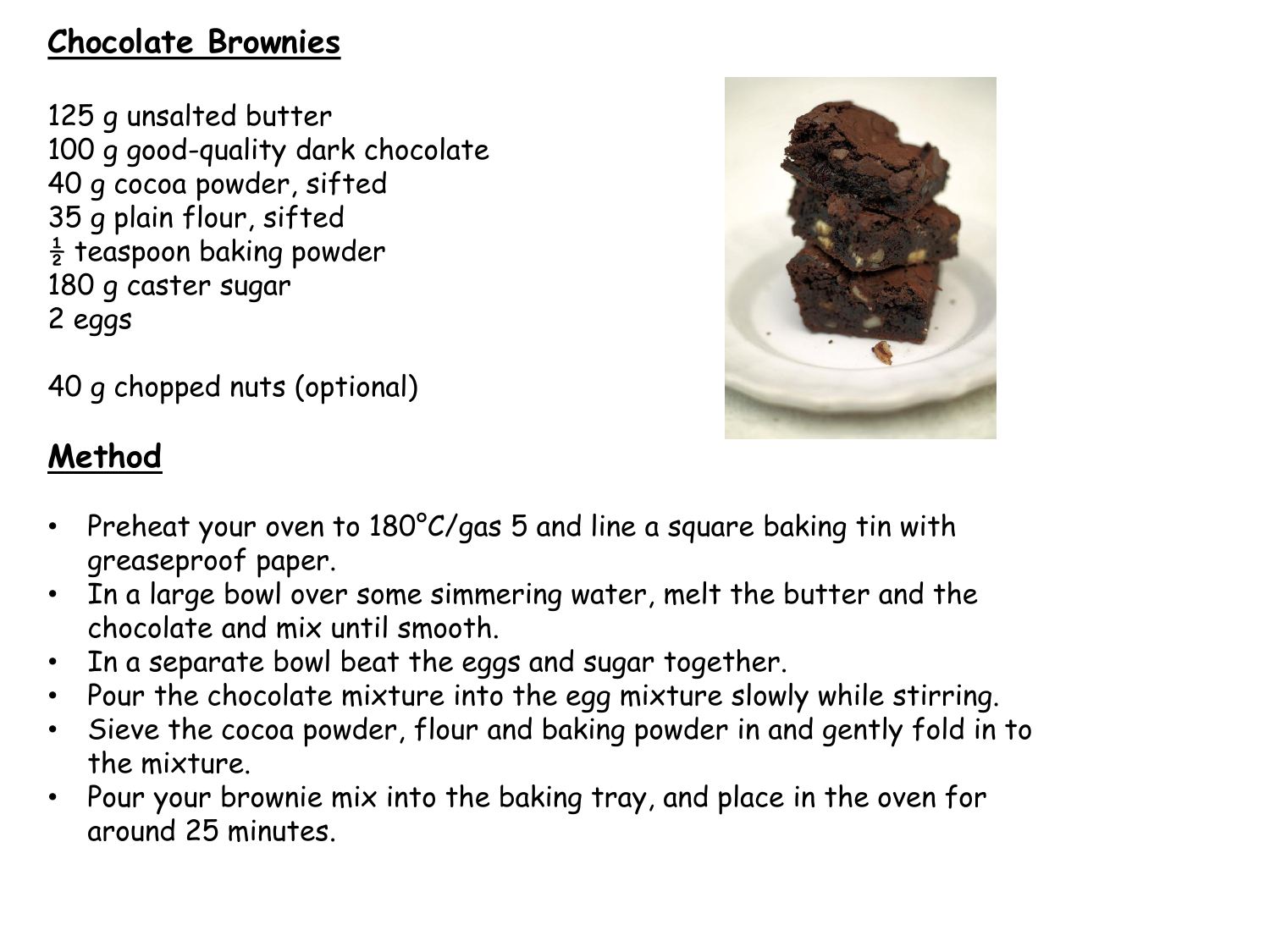## **Swiss roll**

3 eggs 75g plain flour 75g caster sugar 2 tbsp strawberry jam



## **Method**

- Set the oven to 220°C / Gas 7
- Line a Swiss role tin
- Whisk eggs and sugar in a clean bowl until an 8 can be drawn.
- Sieve in the flour and gently fold it into the mixture.
- Pour mix into the tin and bake for 7 9 minutes
- Remove from the oven and place on sugared baking parchment.
- Spread with the jam.
- Roll the Swiss role and trim the edges.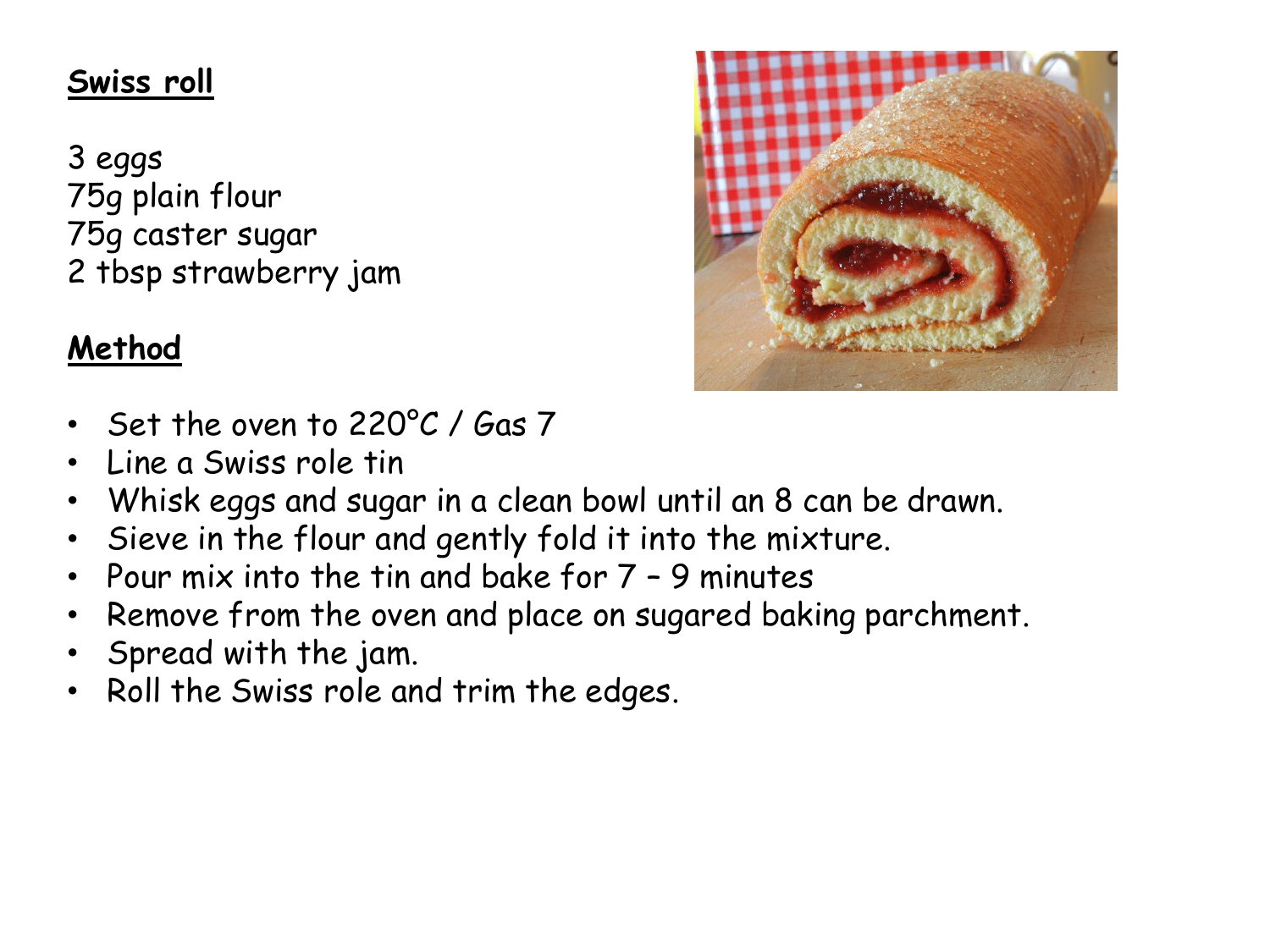## **Victoria Sponge Recipe**

3 eggs 150g self raising flour 150g caster sugar 150g soft margarine or butter 2 tbsp strawberry jam  $\frac{1}{2}$  tsp icing sugar (optional)

# **Method**

- Heat the oven to 180°C/Gas 5
- 6 rease and line  $2 \times 6$ " sandwich tins
- Cream together the sugar and margarine until pale and fluffy.
- Whisk the egg with a fork, in a measuring jug and add a little at a time, mixing well with each addition.
- Sieve the flour and fold in, until a soft dropping consistency.
- Divide the mixture evenly between the tins.
- Smooth the top with a palette knife.
- Bake for 20-30 minutes.
- Allow to cool on a cooling rack before spreading jam on one side.
- Place other half on top and dust with icing sugar.